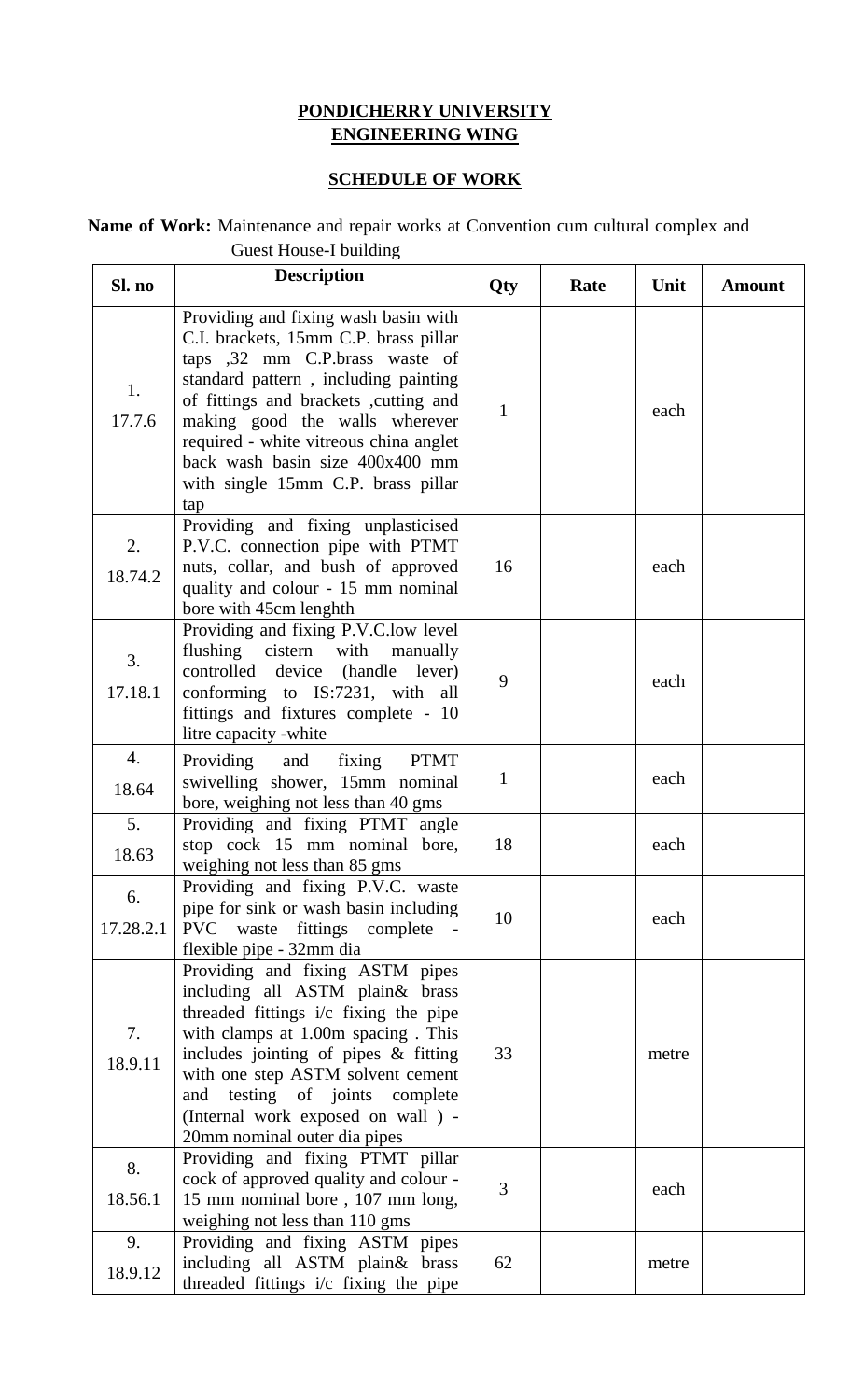|           | with clamps at 1.00m spacing. This<br>includes jointing of pipes $\&$ fitting<br>with one step ASTM solvent cement |                |       |  |
|-----------|--------------------------------------------------------------------------------------------------------------------|----------------|-------|--|
|           | and testing of joints complete                                                                                     |                |       |  |
|           | (Internal work exposed on wall ) -                                                                                 |                |       |  |
|           | 25mm nominal outer dia pipes<br>Providing and fixing ASTM pipes                                                    |                |       |  |
|           | including all ASTM plain& brass                                                                                    |                |       |  |
|           | threaded fittings i/c fixing the pipe                                                                              |                |       |  |
| 10.       | with clamps at 1.00m spacing. This                                                                                 |                |       |  |
|           | includes jointing of pipes $\&$ fitting                                                                            | 3.5            | metre |  |
| 18.9.14   | with one step ASTM solvent cement                                                                                  |                |       |  |
|           | testing of joints complete<br>and                                                                                  |                |       |  |
|           | (Internal work exposed on wall ) -                                                                                 |                |       |  |
|           | 40mm nominal outer dia pipes                                                                                       |                |       |  |
| 11.       |                                                                                                                    |                |       |  |
| <b>AR</b> | Providing and fixing ASTM valve of                                                                                 | $\mathbf{1}$   | No.   |  |
|           | approved quality-40 mm dia                                                                                         |                |       |  |
|           | Providing and fixing ASTM pipes                                                                                    |                |       |  |
|           | including all ASTM plain& brass                                                                                    |                |       |  |
|           | threaded fittings i/c fixing the pipe                                                                              |                |       |  |
| 12.       | with clamps at 1.00m spacing. This                                                                                 | 3              |       |  |
| 18.9.15   | includes jointing of pipes $\&$ fitting<br>with one step ASTM solvent cement                                       |                | metre |  |
|           | testing of joints complete<br>and                                                                                  |                |       |  |
|           | (Internal work exposed on wall ) -                                                                                 |                |       |  |
|           | 50mm nominal outer dia pipes                                                                                       |                |       |  |
|           | Providing and fixing 600x450 mm                                                                                    |                |       |  |
| 13.       | beveled edge mirror of superior glass                                                                              |                |       |  |
|           | (of approved quality) complete with                                                                                | $\mathcal{C}$  | each  |  |
| 17.31     | 6mm thick hard board ground fixed to                                                                               |                |       |  |
|           | wooden cleats with C.P.brass screws                                                                                |                |       |  |
|           | and washers complete                                                                                               |                |       |  |
|           | Providing and fixing white vitreous                                                                                |                |       |  |
|           | china pedestal type water closet                                                                                   |                |       |  |
|           | (European type W.C.pan) with seat<br>and lid, 10 litre low level white                                             |                |       |  |
|           | P.V.C. flusing cistern, including flush                                                                            |                |       |  |
| 14.       | pipe, with manually controlled device                                                                              |                |       |  |
|           | (handle lever), conforming to IS:                                                                                  | $\overline{4}$ | each  |  |
| 17.2.1    | 7231, with all fittings and fixtures                                                                               |                |       |  |
|           | complete, including cutting<br>and                                                                                 |                |       |  |
|           | making good the walls and floors                                                                                   |                |       |  |
|           | wherever required - W.C. pan with                                                                                  |                |       |  |
|           | ISI marked white solid plastic seat                                                                                |                |       |  |
|           | and lid                                                                                                            |                |       |  |
| 15.       | Providing and fixing solid plastic seat                                                                            |                |       |  |
| 17.20.1   | with lid for pedestal type W.C. pan<br>complete - white solid plastic seat                                         | 3              | each  |  |
|           | with lid                                                                                                           |                |       |  |
|           | Providing and fixing factory made                                                                                  |                |       |  |
|           | panel PVC door shutter consisting of                                                                               |                |       |  |
| 16.       | frame made out of M.S.tubes of 19                                                                                  |                |       |  |
| 9.120.1   | gauge thickness and size of 19 mm x                                                                                | $\overline{2}$ | sqm   |  |
|           | 19 mm for styles and 15 x15 mm for                                                                                 |                |       |  |
|           | top & bottom rails. M.S.frame shall                                                                                |                |       |  |
|           | have a coat of steel primers of                                                                                    |                |       |  |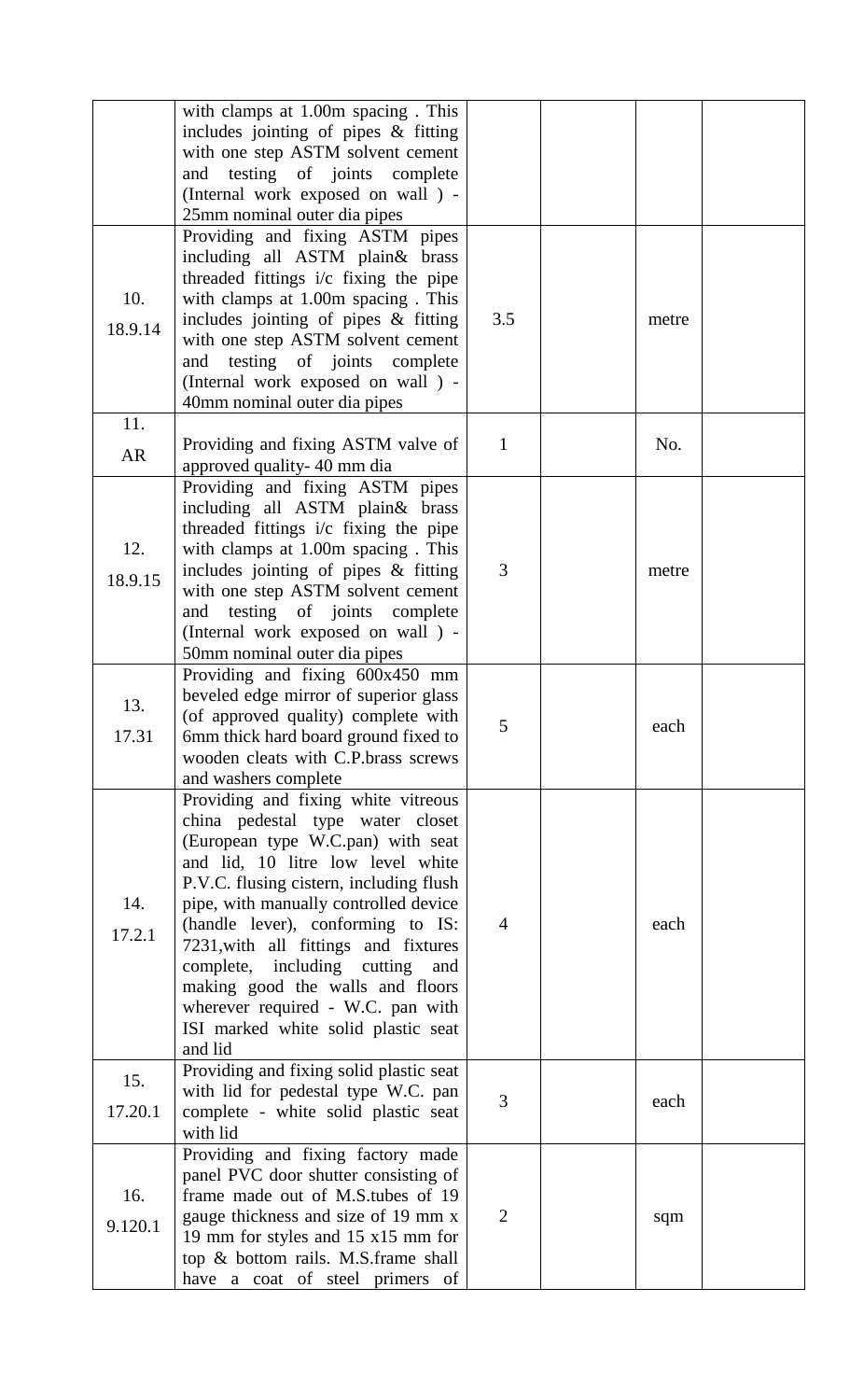|                  | approved make and manufacture.<br>M.S. frame covered with 5 mm thick<br>heat moulded PVC 'C' channel of size<br>30mm thickness, 70 mm width out of<br>which 50 mm shall be flat and 20 mm<br>shall be tapered in 45 degree angle on<br>both side forming styles and 5 mm<br>thick, 95 mm wide PVC sheet out of<br>which 75 mm shall be flat and 20 mm<br>shall be tapered in 45 degree on the<br>inner side to form top and bottom rail<br>and 115 mm wide PVC sheet out of<br>which 75 mm shall be flat and 20 mm<br>shall be tapered on both sides to form<br>lock rail. Top, bottom and lock rails                                                                                                               |                |      |  |
|------------------|---------------------------------------------------------------------------------------------------------------------------------------------------------------------------------------------------------------------------------------------------------------------------------------------------------------------------------------------------------------------------------------------------------------------------------------------------------------------------------------------------------------------------------------------------------------------------------------------------------------------------------------------------------------------------------------------------------------------|----------------|------|--|
|                  | shall be provided both side of the<br>panel. $10mm$ (5 mm x 2) thick, 20<br>wide cross PVC sheet<br>be<br>mm<br>provided as gap insert for top rail $\&$<br>bottom rail, panelling of 5 mm thick<br>both side PVC sheet to be fitted in the<br>M.S. frame welded / sealed to the<br>styles & rails with 7 mm $(5 \text{ mm} + 2)$<br>mm) thick x 15 mm wide PVC sheet<br>beading on inner side, and joined<br>together<br>with<br>solvent<br>cement<br>adhesive. An additional 5 mm thick<br>PVC strip of 20 mm width is to be<br>stuck on the interior side of the 'C"<br>Channel using PVC solvent adhesive<br>complete manufacturer's<br>etc.<br>specification & drawing - 30mm<br>thick plain PVC door shutters |                |      |  |
| 17.<br>9.101.2   | Providing and fixing aluminium<br>hanging floor door stopper, ISI<br>marked, anodised (anodic coating not<br>less than grade AC 10 as per IS :<br>1868) transparent or dyed to required<br>colour and shade with necessary<br>screws etc complete - Twin rubber<br>stopper                                                                                                                                                                                                                                                                                                                                                                                                                                          | 9              | each |  |
| 18.<br>9.83      | Providing and fixing aluminium die<br>cast body tubular type universal<br>hydraulic door closer (having brand<br>logo with ISI, IS :3564, embossed<br>on the body, door weight upto 35 kg<br>and door width upto 700 mm), with<br>necessary accessories and screws etc<br>complete                                                                                                                                                                                                                                                                                                                                                                                                                                  | $\overline{2}$ | each |  |
| 19.<br><b>AR</b> | Providing and fixing CP brass health<br>faucet (parryware brand) of approved<br>qulity-15 mm nominal bore                                                                                                                                                                                                                                                                                                                                                                                                                                                                                                                                                                                                           | 3              | No.  |  |
| 20.<br><b>AR</b> | Providing and fixing unplasticised<br>PVC connection pipe with brass<br>union- 90 cm length- 15 mm nomial                                                                                                                                                                                                                                                                                                                                                                                                                                                                                                                                                                                                           | 9              | No.  |  |
| 21.              | bore<br>Providing<br>fixing fly<br>and<br>proof                                                                                                                                                                                                                                                                                                                                                                                                                                                                                                                                                                                                                                                                     | 65             | sqm  |  |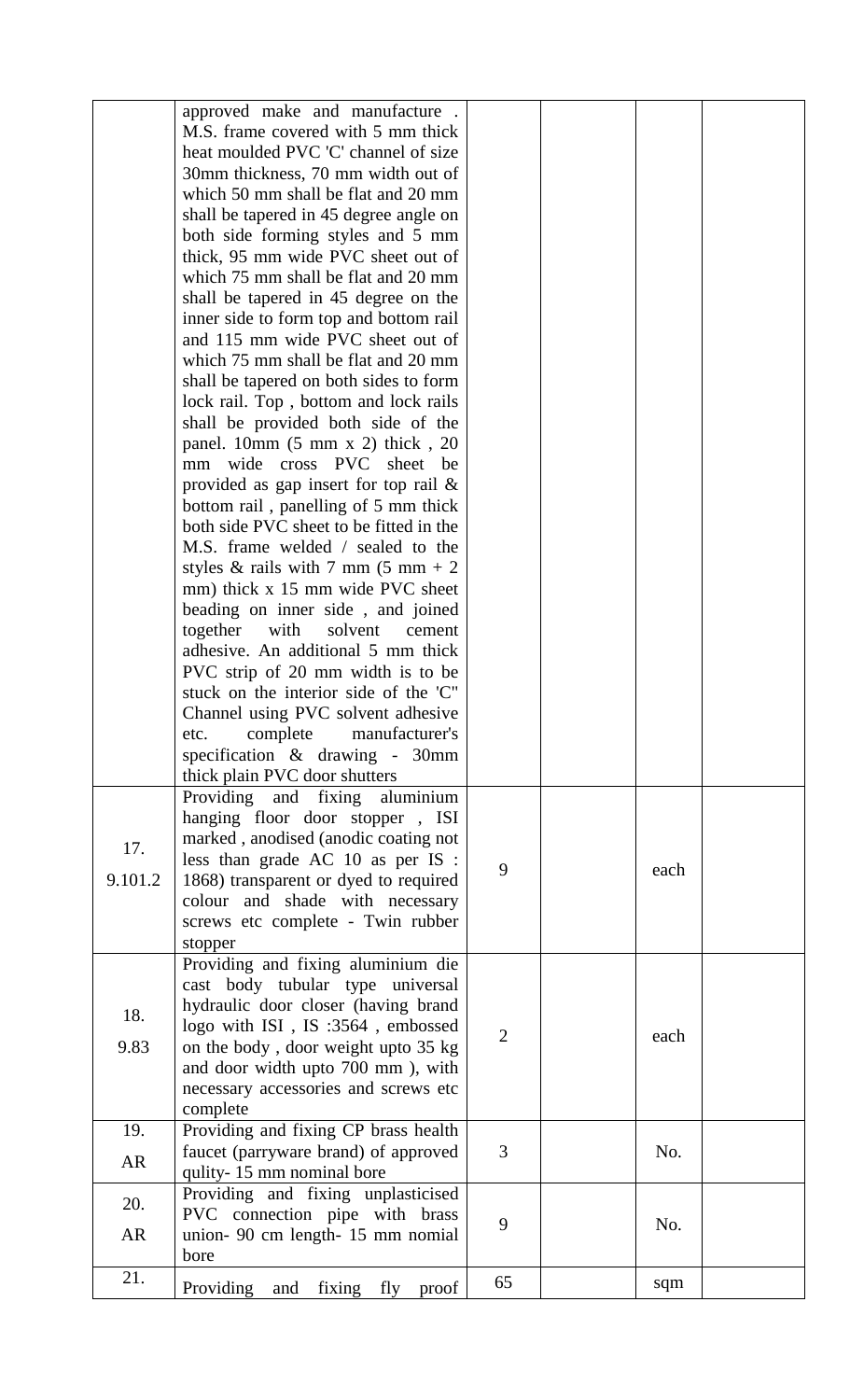| 9.51.1B          | galvanized M.S. wire gauge<br>to<br>windows and clerestory windows<br>using wire gauge with average width<br>of aperture 1.4mm in both directions<br>with wire of dia 0.63 mm all<br>complete - with Burma teak wood<br>beading 62 X 19 mm (Each window<br>which consist of horizontal (2 nos.)<br>and vertical (3nos)).                                                                                                                                                                                                                                                                                             |      |     |  |
|------------------|----------------------------------------------------------------------------------------------------------------------------------------------------------------------------------------------------------------------------------------------------------------------------------------------------------------------------------------------------------------------------------------------------------------------------------------------------------------------------------------------------------------------------------------------------------------------------------------------------------------------|------|-----|--|
| 22.<br>14.46     | oil<br>Removing<br>$\rm{dry}$<br>bound<br><b>or</b><br>distemper, water proofing cement<br>paint and the like by scrapping, sand<br>papering and preparing the surface<br>smooth including necessary repairs to<br>scratches etc complete                                                                                                                                                                                                                                                                                                                                                                            | 661  | sqm |  |
| 23.<br>13.43.1   | Applying one coat of water thinnable<br>cement primer of approved brand and<br>manufacturer on wall surface – water<br>thinnable cement primer                                                                                                                                                                                                                                                                                                                                                                                                                                                                       | 679  | sqm |  |
| 24.<br><b>AR</b> | Wall painting with plastic emulsion<br>of approved brand and manufacture to<br>give an even shade $-$ two or more<br>coats an old work                                                                                                                                                                                                                                                                                                                                                                                                                                                                               | 1399 | Sqm |  |
| 25.<br>14.67.1   | Finishing walls with premium acrylic<br>smooth exterior paint with silicon<br>additives of required shade - old<br>work (two or more coats applied @<br>1.43 ltr / 10 sqm) over existing<br>cement paint surface                                                                                                                                                                                                                                                                                                                                                                                                     | 267  | sqm |  |
| 26.<br>13.6.1    | 20mm cement plaster of mix 1:4 (1)<br>cement : 4 coarse sand)                                                                                                                                                                                                                                                                                                                                                                                                                                                                                                                                                        | 18   | sqm |  |
| 27.<br>34.1.1    | Providing two legged scaffolding<br>using $15 \text{ cm}$ diameter blue – gum<br>posts or casurina posts or best quality<br>bamboo – posts of 4m over all length<br>$(3.0m \text{ height} + 0.5 m \text{ projection} + 0.5)$<br>into the ground) the distance between<br>the two rows being 1.25 m and the<br>spacing of posts with 0.5 m overlap<br>on either side and braces to step up<br>and providing a platform with<br>country wood planks of 40mm thick<br>and 1m width etc in a complete form<br>using coir and nails 1 m run (Rate of<br>scaffolding for a height of 3 m and<br>lenghth of $1 \text{ m}$ ) | 3    | Rmt |  |
| 28.<br>34.1.2    | Exta for Providing two legged<br>scaffolding for every<br>additional<br>height of 2.5 m (Rate for scaffolding<br>for a height of $3 \text{ m}$ and length of $1 \text{ m}$ )                                                                                                                                                                                                                                                                                                                                                                                                                                         | 6    | Rmt |  |
| 29.<br>13.26A    | Providing and applying ready mixed<br>wall putty (JK / Birla) of 2 mm<br>thickness over plastered surface to<br>prepare the surface even and smooth<br>complete                                                                                                                                                                                                                                                                                                                                                                                                                                                      | 54   | sqm |  |